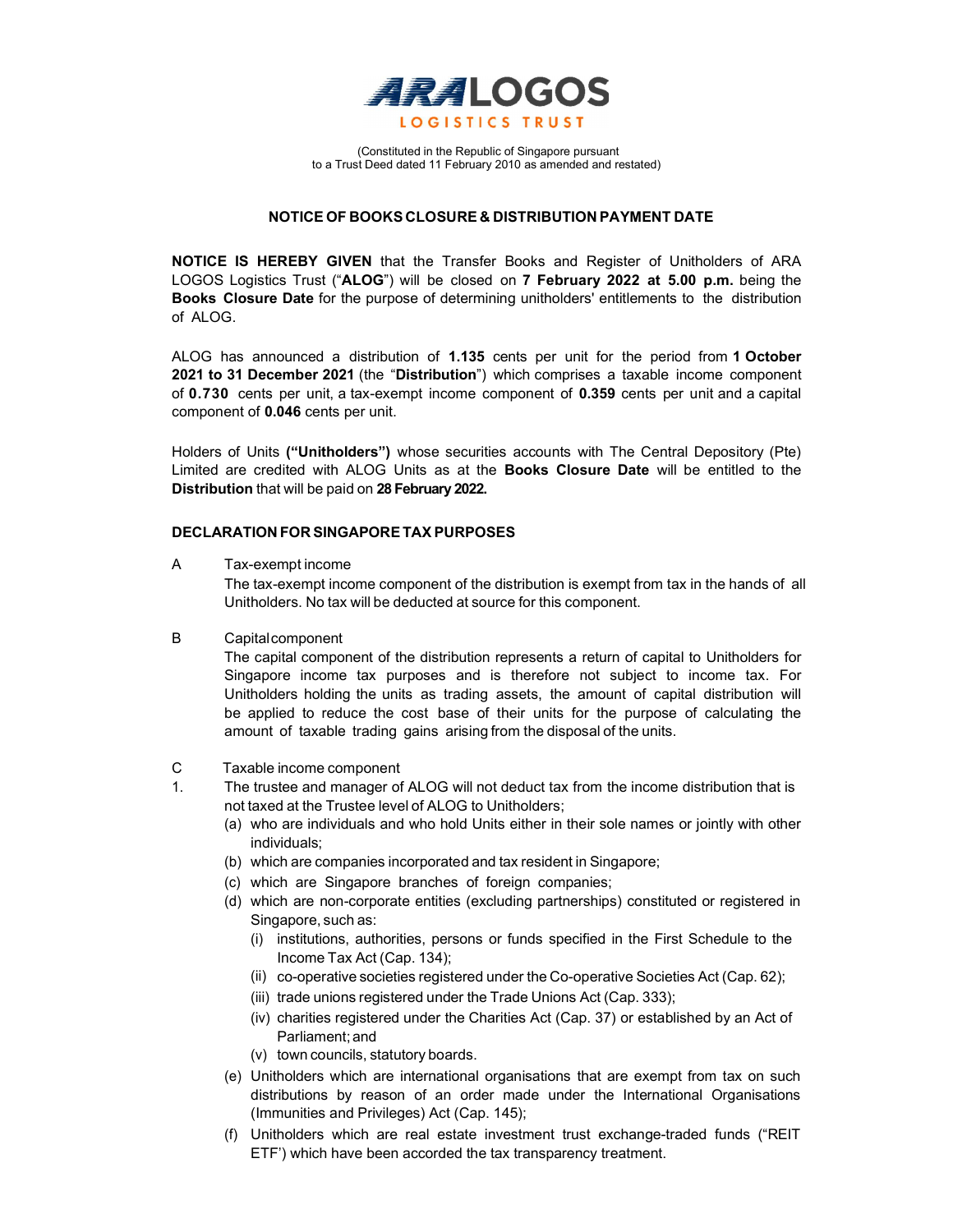- 2. For Distribution made to classes of Unitholders that do not fall within the categories stated under Note C1 above, the Trustee and the Manager of ALOG will deduct tax at the rate of 10% if the Unitholders are qualifying foreign non-individual investors or foreign funds (i.e. a non-resident fund that qualifies for tax exemption under Section 13CA, 13X or 13Y of the Singapore Income Tax Act). A qualifying foreign non-individual investor / foreign fund is one who is not a resident of Singapore for income tax purposes and:
	- (a) who does not have a permanent establishment in Singapore (other than a fund manager in Singapore); or
	- (b) who carries on any operation in Singapore through a permanent establishment in Singapore (other than a fund manager in Singapore), where the funds used to acquire the units in ALOG are not obtained from that operation.
- 3. Unitholders are required to complete the applicable Section A, B or C of the "Declaration for Singapore Tax Purposes Form  $A$ " ("Form A") if they fall within the categories (b) to (f) stated under Note C1 or Section D of Form A if they qualify as a foreign non-individual investor / foreign fund as described under Note C2 above. The Trustee and the Manager of ALOG will rely on the declarations made in Form A to determine:
	- (a) if tax is to be deducted for the categories of Unitholders listed in (b) to (f) under Note C1; and
	- (b) if tax is to be deducted at the rate of 10% for Distribution to qualifying foreign nonindividual investors / foreign fund.

# 4. Unitholders who fall within class (a) under Note C1 are not required to submit Form A.

- 5. Unitholders who do not fall within classes of Unitholders listed in Note C1 and C2 above can choose not to return Form A as tax will be deducted from the Distribution made to them at the prevailing corporate tax rate in any case.
- 6. Unitholders who hold the Units jointly (where at least one of the joint holders is not an individual) or through nominees do not have to return Form A.
- 7. The trustee and the manager of ALOG will deduct tax at the prevailing corporate tax rate from the Distribution made out of ALOG's taxable income that is not taxed at the Trustee level of ALOG, in respect of Units held by depository agents except where the beneficial owners of these Units are:
	- (a) individuals and the Units are not held through a partnership in Singapore;
	- (b) qualifying Unitholders (as listed in categories (b) to (f) under Note C1); or
	- (c) qualifying foreign non-individual investors / foreign funds (as defined under Note C2).

For Units held through depository agents, the depository agents must complete the "Declaration by Depository Agents for Singapore Tax Purposes Form B" ("Form B") and its annexes (Annex 1 for individuals, Annexes 2 and 2.1 for qualifying Unitholders and Annex 3 for foreign non-individuals / foreign funds).

- 8. Unitholders who hold Units under the Central Provident Fund Investment Scheme (CPFIS) or the Supplementary Retirement Scheme (SRS) do not have to return the Form as they will receive gross Distribution paid to their respective CPFIS or SRS accounts.
- 9. Form A and Form B (and its annexes) will be sent to Unitholders and depository agents respectively by ALOG's Unit Registrar, Boardroom Corporate & Advisory Services Pte. Ltd., on or around 9 February 2022.
- 10. Unitholders and the depository agents will have to complete Form A and Form B (and its annexes) respectively legibly and send them to the Unit Registrar such that they are received by 5.00 pm on 17 February 2022. The trustee and the manager of ALOG will rely on the declarations made in Form A and Form B to determine if tax is to be deducted. Failure to comply with any of these requirements will render Form A and Form B invalid and the trustee and the manager of ALOG will be obliged to deduct the appropriate amount of tax from the Distribution in respect of which this announcement is made.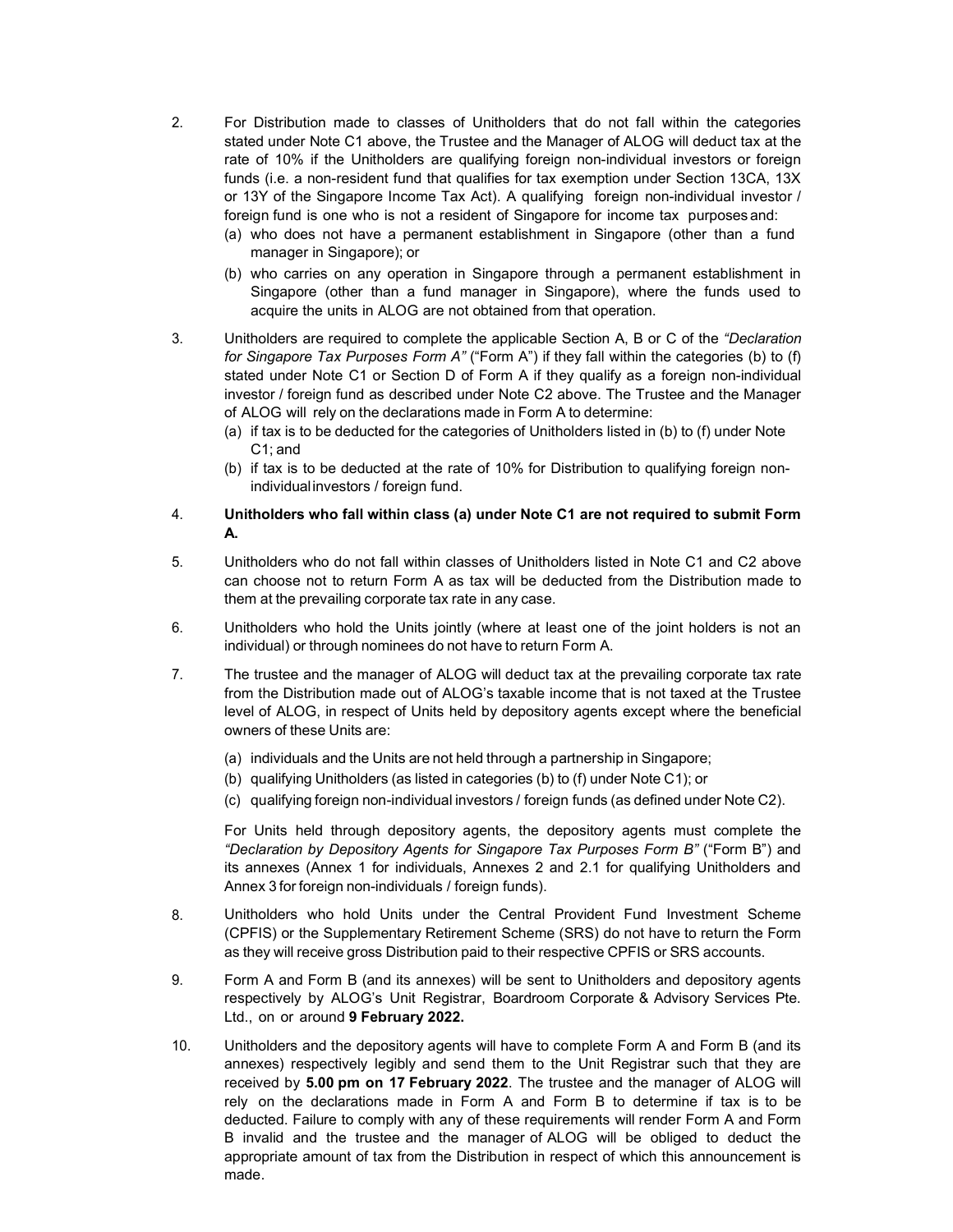### Last Date and Time for Return of the Forms

Unitholders and the depository agents must complete and return the applicable forms to Boardroom Corporate & Advisory Services Pte. Ltd.'s office by 17 February 2022 at 5.00 p.m. in order to receive the Distribution either at gross or at net (after deduction of tax), as the case may be.

## DECLARATION IN INCOME TAX RETURN

The income distribution is considered as income for the year 2021. Beneficial owners of the Distribution, other than those who are exempt from tax on the income distribution, are required to declare the taxable income component of the Distribution as taxable income in their income tax return for the Year of Assessment 2022.

#### IMPORTANT DATES AND TIMES

| Date/Deadline                 | Event                                                                                                                                                                                                                                      |
|-------------------------------|--------------------------------------------------------------------------------------------------------------------------------------------------------------------------------------------------------------------------------------------|
| 7 February 2022 at 5.00 p.m.  | Closing of ALOG's Transfer Books and Register<br>of Unitholders                                                                                                                                                                            |
| 17 February 2022 at 5.00 p.m. | Unitholders and depository agents must have<br>completed and returned the "Declaration for<br>Singapore Tax Purposes Form A or Form B",<br>where applicable to the Unit Registrar,<br>Boardroom Corporate & Advisory Services Pte.<br>Ltd. |
| 28 February 2022              | Payment of Distribution                                                                                                                                                                                                                    |

Should Unitholders have any queries in relation to these procedures, please do not hesitate to contact Ms. Cassandra Seet at 6428 7769 or email: alog-ir@ara-logos.com or visit our website at < www.aralogos-reit.com>.

# BY ORDER OF THE BOARD

ARA LOGOS Logistics Trust Management Limited (as manager of ARA LOGOS Logistics Trust) (Company Registration No. 200919331H)

Karen Lee Chief Executive Officer 25 January 2022